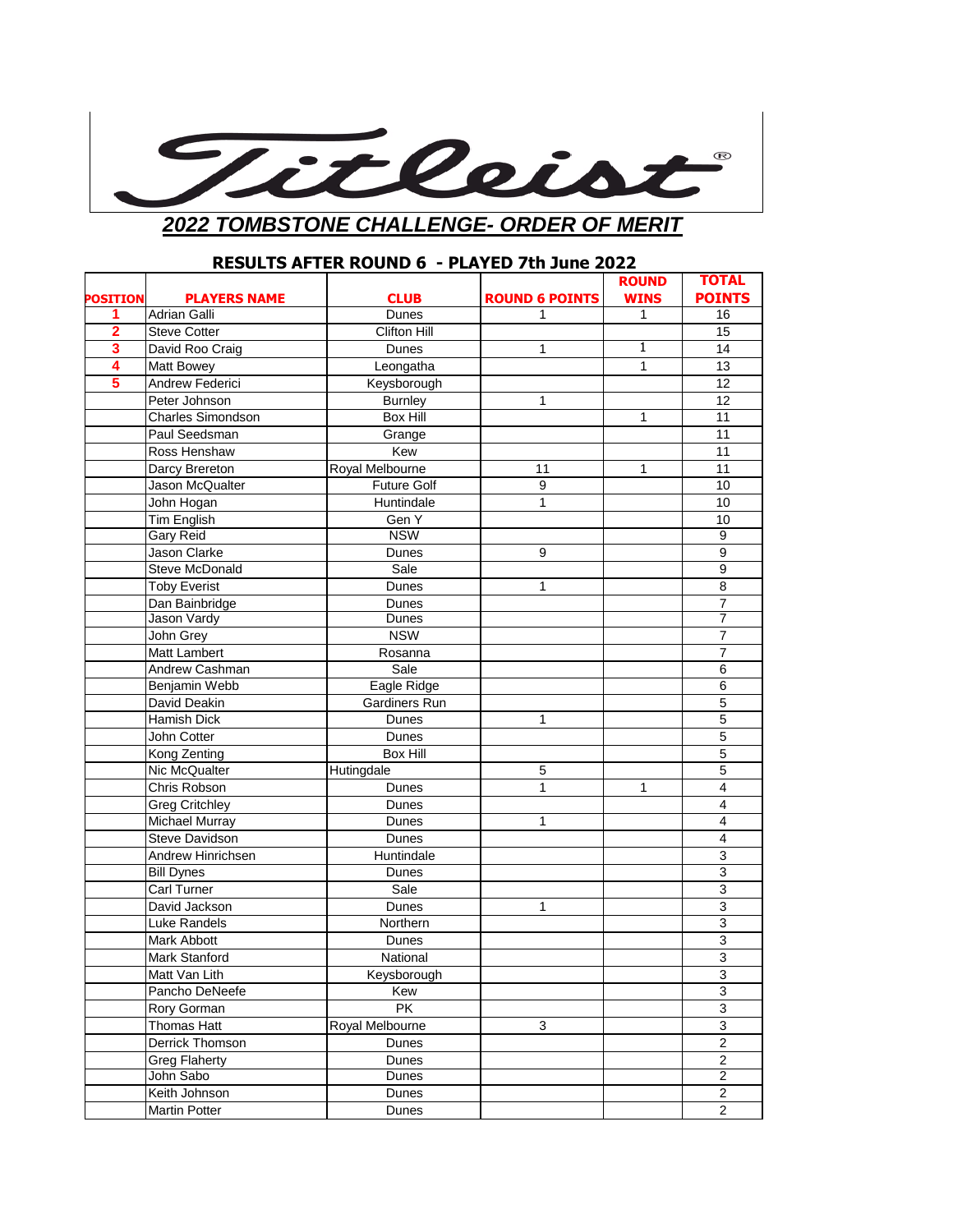| Maryanne Elson                  | Dunes                   |  | $\overline{2}$ |        |
|---------------------------------|-------------------------|--|----------------|--------|
| Rob Crawford                    | Ranfurlie               |  |                | 2      |
| Roger Mortimer                  | Dunes                   |  | $\overline{c}$ |        |
| Wayne McInerney                 | Keysborough             |  | $\overline{2}$ |        |
| Adam Pearson                    | Springvale              |  |                | 1      |
| Alan Kay                        | <b>NSW</b>              |  |                | 1      |
| Andrew Hewson                   | <b>Future Golf</b>      |  | 1              |        |
| <b>Barry Duffy</b>              | <b>NSW</b>              |  |                | 1      |
| Ben Richardson                  | Gen Y                   |  |                | 1      |
| Benjamin Cuthbertson            | Gen Y                   |  |                | 1      |
| <b>Bruce Hargreaves</b>         | Dunes                   |  |                | 1      |
| <b>Bruce Lancaster</b>          | Curlewis                |  |                | 1      |
| <b>Cameron McFarlane</b>        | Settlers Run            |  |                | 1      |
| Chris Murray                    | Nudgee GC               |  | 1              |        |
| <b>Chris Wales</b>              | Dunes                   |  |                | 1      |
| Craig Keygan                    | Dunes                   |  |                | 1      |
| Craig Malthouse                 | Curlewis                |  |                | 1      |
| Damon Lynch                     | Dunes                   |  |                | 1      |
| Daniel Shaw                     |                         |  |                | 1      |
|                                 | Cranbourne              |  |                | 1      |
| Fehan Dunleavy                  | Dunes<br><b>SGA</b>     |  |                |        |
| Fraser Gough<br>Gavin Duncan    |                         |  | 1              |        |
| Glen Saddington                 | Heidelberg<br>Dunes     |  | 1              | 1      |
| Hugh Cohen                      | Gen Y                   |  | 1              |        |
| lan Awford                      | <b>NSW</b>              |  |                | 1      |
| <b>Jack Bailey</b>              |                         |  |                |        |
| Jacob Taberner                  | Sale<br><b>PK</b>       |  | 1              |        |
| James Hall                      | Warragul                |  |                | 1<br>1 |
| Jamie Smith                     | Bega                    |  |                | 1      |
| Jesse Davidson-Lopo             | Dunes                   |  |                | 1      |
| Jimi Johnson                    | Settlers Run            |  |                | 1      |
| John Damman                     | Devil Bend              |  | 1              |        |
| John Hargreaves                 | Sale                    |  |                | 1      |
| <b>Josh Phillips</b>            | Keysborough             |  | 1              |        |
| <b>Josh Stephens</b>            | Dunes                   |  | 1              |        |
| Julian Cohen                    | Gen Y                   |  | 1              |        |
| Junho Kim                       | Sandhurst               |  | 1              |        |
| Kai McDonald                    | Sale                    |  |                | 1      |
| Ken Pike                        | Mornington              |  |                | 1      |
| Kim Johnson                     | National                |  | 1              |        |
| <b>Liam Doyle Toombs</b>        | Sandhurst               |  |                | 1      |
| Lucas Egonidis                  | Riversdale              |  |                | 1      |
| Luke Hawkins                    | Riversdale              |  |                | 1      |
| Marc Matthews                   | Dunes                   |  |                | 1      |
| <b>Marcus Barlow</b>            | Dunes                   |  |                | 1      |
| Mark Jamieson                   | Patterson River         |  |                | 1      |
| Mark Meek                       | Wagga Wagga             |  |                | 1      |
| Martin Watt                     | <b>Dunes</b>            |  |                | 1      |
| Matt Jamieson                   | Dunes                   |  |                | 1      |
| Max Sivell<br>Michael Anderson  | Keysborough<br>Yallourn |  | 1              |        |
| <b>Michael Cooper</b>           |                         |  | 1              | 1      |
| Michael Haringcasper            | PK                      |  | 1              |        |
| Michael Hogan                   | <b>Twin Greens</b>      |  |                | 1      |
| <b>Michael McInnes</b>          | Settlers Run            |  |                | 1      |
| Nathan Boucher                  | Riversdale              |  | 1              |        |
| <b>Nick Pettigrew</b>           | Coomealla               |  | 1              |        |
| <b>Nick Roberts</b>             | <b>Dunes</b>            |  | 1              |        |
| Paul Chay                       | <b>NSW</b>              |  |                | 1      |
| Peter Randels<br>Reuben Jackson | Northern<br><b>NSW</b>  |  |                | 1<br>1 |
|                                 |                         |  |                |        |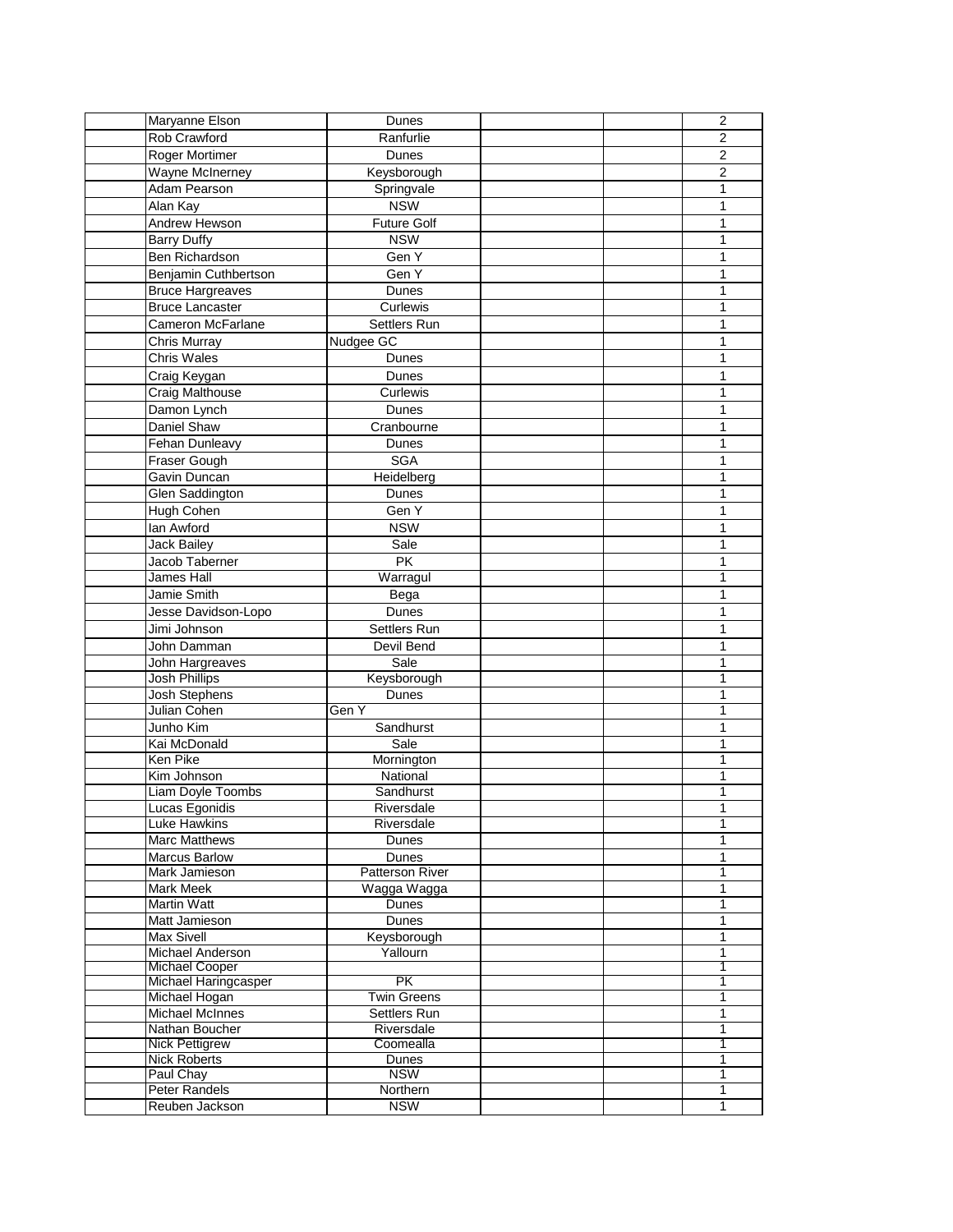| Rob Creaton                  | Nudgee GC             |              | 1              |
|------------------------------|-----------------------|--------------|----------------|
| Rowan Herrald                | Gosford               |              | 1              |
| <b>Scott Herrald</b>         | Magenta Shores        |              | 1              |
| <b>Scott Mollison</b>        | Nudgee GC             |              | 1              |
| Sean Braybon                 | <b>Keysborough</b>    |              | 1              |
|                              | Dunes                 |              | $\mathbf{1}$   |
| Shane Galpin<br>Shaun Morris | Riversdale            |              | 1              |
| Simon Peterswald             | <b>Dunes</b>          |              | $\mathbf 1$    |
| Stephen Baylss White         | Sandhurst             |              | 1              |
|                              |                       |              |                |
| Stephen Grummitt             | Nudgee GC             |              | 1              |
| Stephen Jolley               | Flinders              |              | 1              |
| <b>Steven Lonsing</b>        | Yarra Yarra           |              | 1              |
| <b>Stuart Squires</b>        | Kesborough            |              | 1              |
| Taylor Jones                 | Social GC             |              | 1              |
| Tyrone Lightfoot             | <b>Magenta Shores</b> |              | 1              |
| Vito Paonessa                | Rosanna               |              | 1              |
| Vyn Tozer                    | National              |              | 1              |
| David Shimmin                | Royal Melbourne       | 1            | $\mathbf{1}$   |
| Andrew Warden                | Royal Melbourne       | 1            | $\mathbf{1}$   |
| Paul Stewart                 | <b>Dunes</b>          | $\mathbf{1}$ | $\overline{1}$ |
| <b>Matt Henke</b>            | <b>Dunes</b>          | $\mathbf{1}$ | $\mathbf{1}$   |
|                              |                       |              |                |
|                              |                       |              |                |
|                              |                       |              |                |
|                              |                       |              |                |
|                              |                       |              |                |
|                              |                       |              |                |
|                              |                       |              |                |
|                              |                       |              |                |
|                              |                       |              |                |
|                              |                       |              |                |
|                              |                       |              |                |
|                              |                       |              |                |
|                              |                       |              |                |
|                              |                       |              |                |
|                              |                       |              |                |
|                              |                       |              |                |
|                              |                       |              |                |
|                              |                       |              |                |
|                              |                       |              |                |
|                              |                       |              |                |
|                              |                       |              |                |
|                              |                       |              |                |
|                              |                       |              |                |
|                              |                       |              |                |
|                              |                       |              |                |
|                              |                       |              |                |
|                              |                       |              |                |
|                              |                       |              |                |
|                              |                       |              |                |
|                              |                       |              |                |
|                              |                       |              |                |
|                              |                       |              |                |
|                              |                       |              |                |
|                              |                       |              |                |
|                              |                       |              |                |
|                              |                       |              |                |
|                              |                       |              |                |
|                              |                       |              |                |
|                              |                       |              |                |
|                              |                       |              |                |
|                              |                       |              |                |
|                              |                       |              |                |
|                              |                       |              |                |
|                              |                       |              |                |
|                              |                       |              |                |